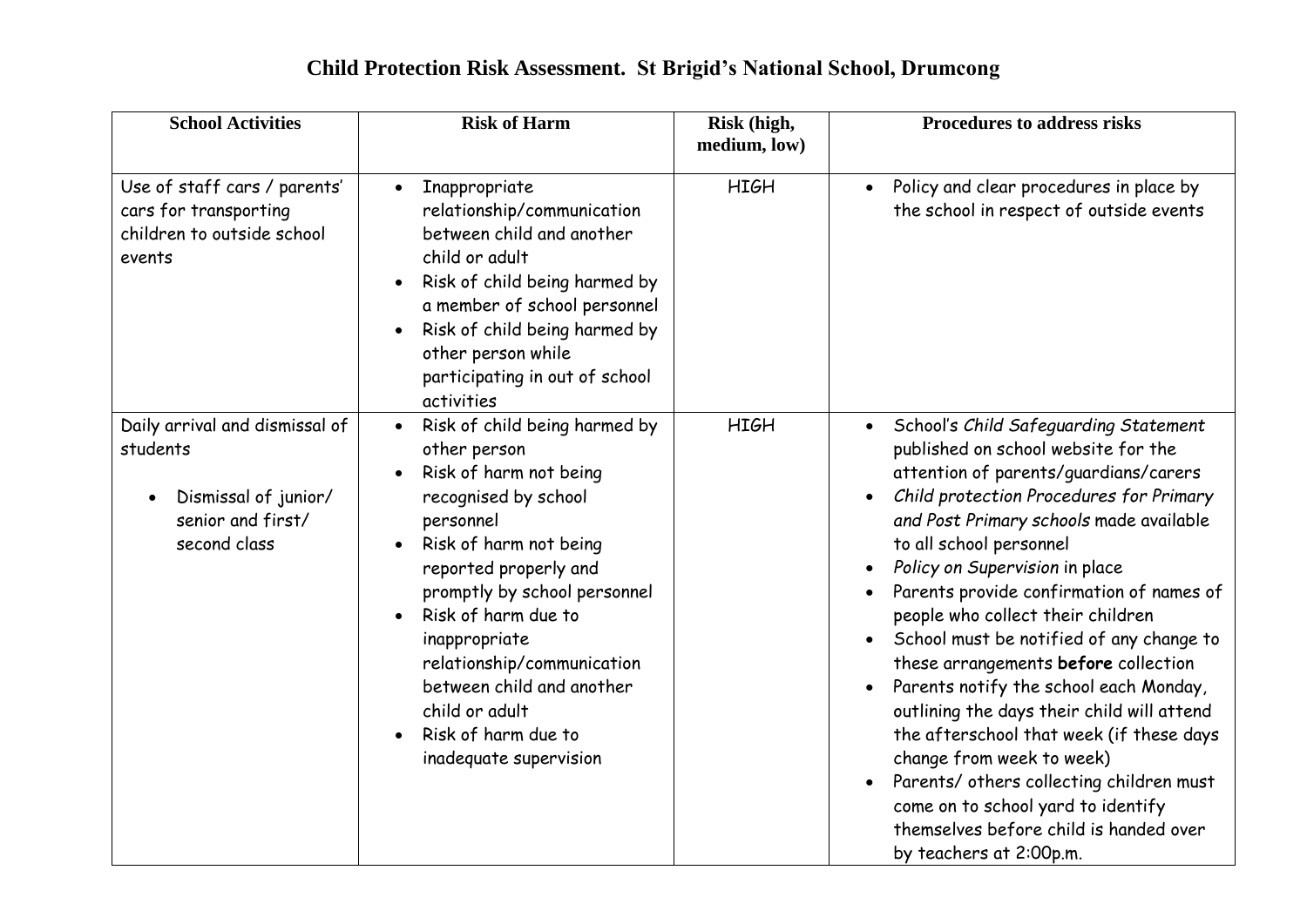|                                                         |                                                                                                                                                                                                                                                                                                                                                                                                                                                                     |             | The BoM have drawn up a staged<br>$\bullet$<br>approach for the dismissal of children at<br>3:00p.m<br>Parents/guardians/carers who collect<br>children must be clearly visible to the<br>supervising teacher before children are<br>allowed to leave the school at 3:00p.m                                                                                                                                                                                                           |
|---------------------------------------------------------|---------------------------------------------------------------------------------------------------------------------------------------------------------------------------------------------------------------------------------------------------------------------------------------------------------------------------------------------------------------------------------------------------------------------------------------------------------------------|-------------|---------------------------------------------------------------------------------------------------------------------------------------------------------------------------------------------------------------------------------------------------------------------------------------------------------------------------------------------------------------------------------------------------------------------------------------------------------------------------------------|
| School outings                                          | Risk of child being harmed by<br>$\bullet$<br>member of school personnel,<br>member of staff of another<br>organisation or other person<br>Risk of child being bullied<br>Risk of harm to child with<br>SEN with particular<br>vulnerabilities<br>Risk of harm to child using<br>toilet facilities particularly<br>boys with inadequate<br>supervision<br>Risk of harm to child<br>inappropriately<br>accessing/using mobile<br>phones/other devices on tour<br>bus | <b>HIGH</b> | School's Child Safeguarding Statement<br>$\bullet$<br>given to all school personnel<br>Child protection Procedures for Primary<br>and Post Primary schools made available<br>to all school personnel<br>Anti-Bullying Policy implemented in full<br>School Tour Policy in place with clear<br>guidelines and procedures<br>Code of Behaviour in place<br>Male teacher/ vetted male parent<br>supervises entry/exit of boys using toilet<br>facilities<br>Mobile Phone Policy in place |
| Prevention of and dealing<br>with BULLYING among pupils | Bullying of a pupil by another<br>pupil<br>Risk of harm to children with<br>SEN who have particular<br>vulnerabilities                                                                                                                                                                                                                                                                                                                                              | <b>HIGH</b> | Anti - Bullying Policy, reviewed, updated<br>$\bullet$<br>annually. All staff required to be familiar<br>with policy and to adhere to it<br>SPHE curriculum implemented<br>STAY SAFE programme fully<br>implemented.                                                                                                                                                                                                                                                                  |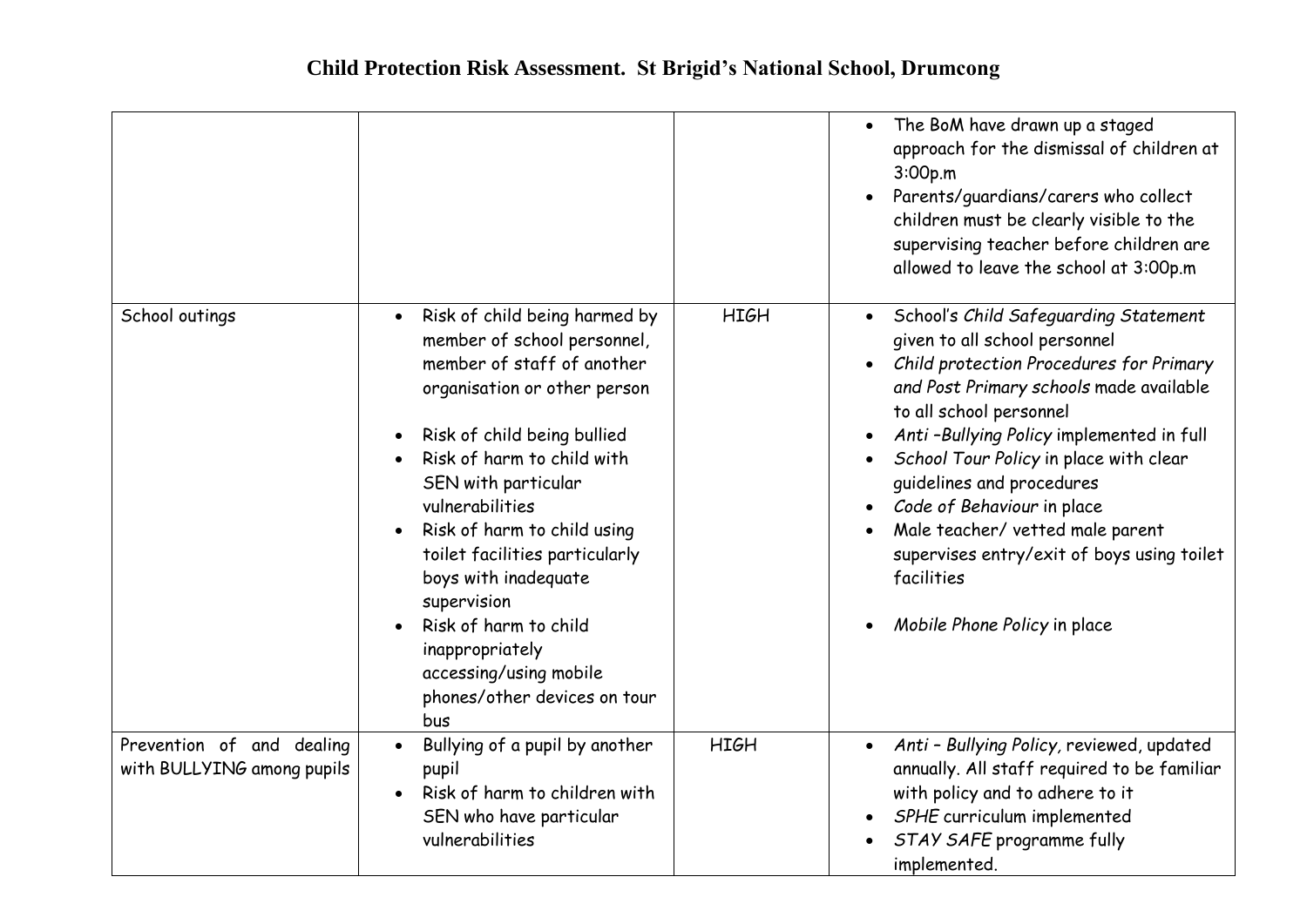|                                                                                                      |                                                                                                                                                                                                                                                                                                         |             | Adequate supervision and CODE of<br>$\bullet$<br>BEHAVIOUR followed.<br>Inclusive School - diversity and<br>$\bullet$<br>individuality valued and supported<br>through SPHE curriculum and modelling<br>of respectful behaviour by staff                                                                                                                                                                                                                                                                                                    |
|------------------------------------------------------------------------------------------------------|---------------------------------------------------------------------------------------------------------------------------------------------------------------------------------------------------------------------------------------------------------------------------------------------------------|-------------|---------------------------------------------------------------------------------------------------------------------------------------------------------------------------------------------------------------------------------------------------------------------------------------------------------------------------------------------------------------------------------------------------------------------------------------------------------------------------------------------------------------------------------------------|
| Training of school personnel<br>in CHILD PROTECTION<br>matters                                       | Not knowing signs of abuse<br>$\bullet$<br>dealing<br>with<br>Not<br>abuse<br>correctly due to inadequate<br>training                                                                                                                                                                                   | <b>HIGH</b> | Whole- staff training (1 full day)<br>$\bullet$<br>TUSLA eLearning & PDST online training<br>completed<br><b>BOM</b> members attend training<br>DLP and DDLP attend training<br>Child protection Procedures for Primary<br>and Post Primary schools made available<br>to all school personnel<br>School's Child Safeguarding Statement<br>given to all school personnel including<br>substitutes and student teachers.<br>Records of all training are maintained                                                                            |
| Care of children with special<br>educational needs<br>including intimate care<br>Physical assistance | Risk of child being harmed in<br>$\bullet$<br>the school by a member of<br>school personnel<br>Risk of child being harmed in<br>the school by another child<br>Risk of child being harmed<br>due to inadequate supervision<br>Risk of disclosure<br>Risk of harm due to<br>appropriate use of restraint | <b>HIGH</b> | All staff provided with copy of school's<br>Child Safeguarding Statement<br>A copy of the Child Protection<br>Procedures for Primary and Post Primary<br>schools is available to all school personnel<br>Policy on One - to One teaching in place<br>$\bullet$<br>School adheres rigidly to requirement of<br>$\bullet$<br>Garda Vetting legislation and DES<br>circular when recruiting staff<br>SNA, as assigned carer, obtains written<br>permission from child's parent to care<br>for the child requiring intimate care<br>when needed |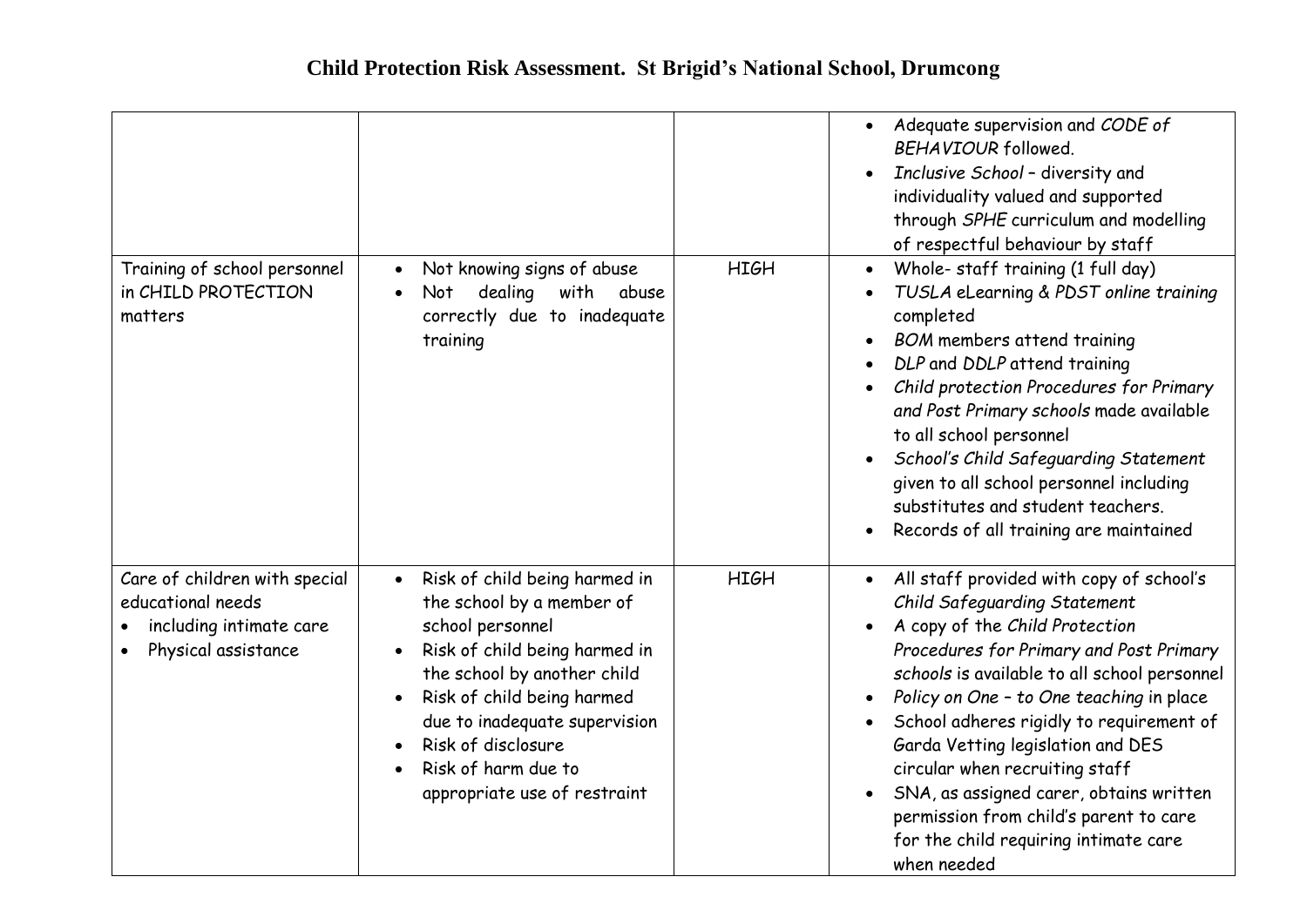|                                                                                                                                                                                        |                                                                                                                                                                                                                                                                                                       |               | Stay Safe Programme implemented in<br>$\bullet$<br>school and taught one to one by SEN<br>teacher where needed<br>Understanding by all staff of Procedure<br>$\bullet$<br>for Appropriate Use of Restraint.                                                                                                                                                                                                                                                                                                                                                                                                                                            |
|----------------------------------------------------------------------------------------------------------------------------------------------------------------------------------------|-------------------------------------------------------------------------------------------------------------------------------------------------------------------------------------------------------------------------------------------------------------------------------------------------------|---------------|--------------------------------------------------------------------------------------------------------------------------------------------------------------------------------------------------------------------------------------------------------------------------------------------------------------------------------------------------------------------------------------------------------------------------------------------------------------------------------------------------------------------------------------------------------------------------------------------------------------------------------------------------------|
| Care of pupils with<br>perceived vulnerabilities                                                                                                                                       | Risk of child being harmed in<br>$\bullet$<br>school by members of school<br>personnel                                                                                                                                                                                                                | <b>MEDIUM</b> | All school personnel provided with copy<br>$\bullet$<br>of school's Child Safeguarding Statement                                                                                                                                                                                                                                                                                                                                                                                                                                                                                                                                                       |
| LGBT children<br>pupils perceived to be<br><b>LGBT</b><br>Pupils from ethnic<br>minorities/migrants<br>Pupils of minority<br>$\bullet$<br>religious faiths<br>children on CPNS/in care | Risk of harm due to<br>inappropriate<br>relationship/communication<br>between child and another<br>child or adult<br>Risk of harm due to bullying<br>Risk of harm to child with<br><b>SEN</b><br>Risk of harm due to one-to-one<br>teaching<br>Risk of child making disclosure<br>to school personnel |               | Child Protection Procedures for Primary<br>and Post Primary Schools made available<br>to all staff<br>Anti - bullying Policy implemented in full<br>SEN Policy in place<br>Policy on One-To-One teaching in place<br>Confidential information shared on a<br>need to know basis with staff<br>School liaises with Tusla and represents<br>education sector at multi - agency<br>conferences/meetings<br>School promotes a culture that values<br>difference/diversity and promotes<br>positive attitudes supported by SPHE<br>curriculum and Stay Safe Programme<br>All school personnel to follow procedure<br>$\bullet$<br>for reporting disclosures |
| Use of offsite facilities for<br>school activities<br>Fairtrade days<br>sports events<br>class outings<br>field trips                                                                  | Risk of inappropriate<br>$\bullet$<br>relationship/communication<br>between child/adult<br>Risk of harm due to<br>inadequate supervision                                                                                                                                                              | <b>MEDIUM</b> | Understanding of Code of Conduct for<br>$\bullet$<br>school personnel<br>Adherence to School Code of Behaviour<br>Children always accompanied by teachers                                                                                                                                                                                                                                                                                                                                                                                                                                                                                              |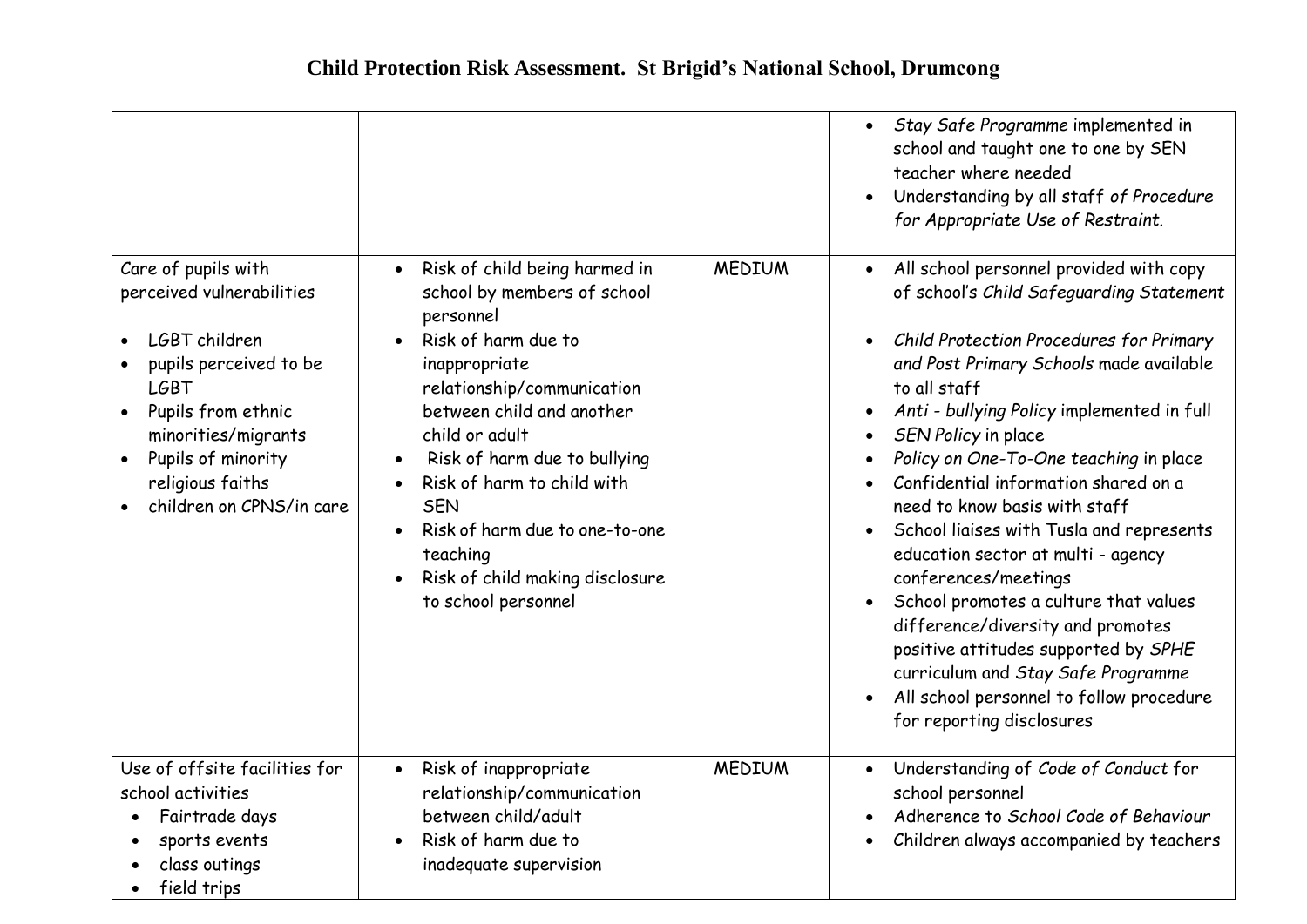| visits to secondary<br>schools<br>Spelling Bee<br>competitions<br>Award ceremonies | Exposure to inappropriate<br>$\bullet$<br>conversations of older<br>children<br>Risk of harm due to bullying                                                                                                                                                      |               | Low pupil teacher ratio to provide<br>$\bullet$<br>adequate vigilant supervision on bus and<br>off site location<br>Anti - bullying policy implemented in full<br>$\bullet$                                                                                                                                                                                                                                      |
|------------------------------------------------------------------------------------|-------------------------------------------------------------------------------------------------------------------------------------------------------------------------------------------------------------------------------------------------------------------|---------------|------------------------------------------------------------------------------------------------------------------------------------------------------------------------------------------------------------------------------------------------------------------------------------------------------------------------------------------------------------------------------------------------------------------|
| Fundraising events on site<br>involving pupils                                     | Inappropriate communication<br>with adults<br>Risk of harm due to<br>inadequate supervision<br>Risk of harm to children with<br>perceived vulnerabilities                                                                                                         | <b>MEDIUM</b> | Understanding of School Code of<br>$\bullet$<br>Behaviour<br>Understanding of Code of Conduct for<br>$\bullet$<br>School personnel<br>Children always in the presence of school<br>$\bullet$<br>personnel and vetted adults<br>Pupil / teacher ratio of appropriate<br>$\bullet$<br>proportion in order to ensure adequate<br>supervision<br>SNA's deployed where necessary for<br>children with vulnerabilities |
| Curricular provision in<br>respect of SPHE, RSE,<br><b>STAY SAFE</b>               | Risk of a disclosure by a child<br>$\bullet$<br>not being reported properly<br>and promptly by school<br>personnel<br>Risk of disclosure made<br>openly in classroom setting<br>Risk of inappropriate<br>information being<br>communicated to younger<br>children | <b>MEDIUM</b> | All school personnel provided with copy<br>$\bullet$<br>of school's Child Safeguarding Statement<br>School<br>Child Protection Procedures for Primary<br>and Post Primary Schools made available<br>to all staff<br>Positive school climate/atmosphere<br>Taught as part of an integrated, cross<br>curricular basis following the<br>programmes                                                                 |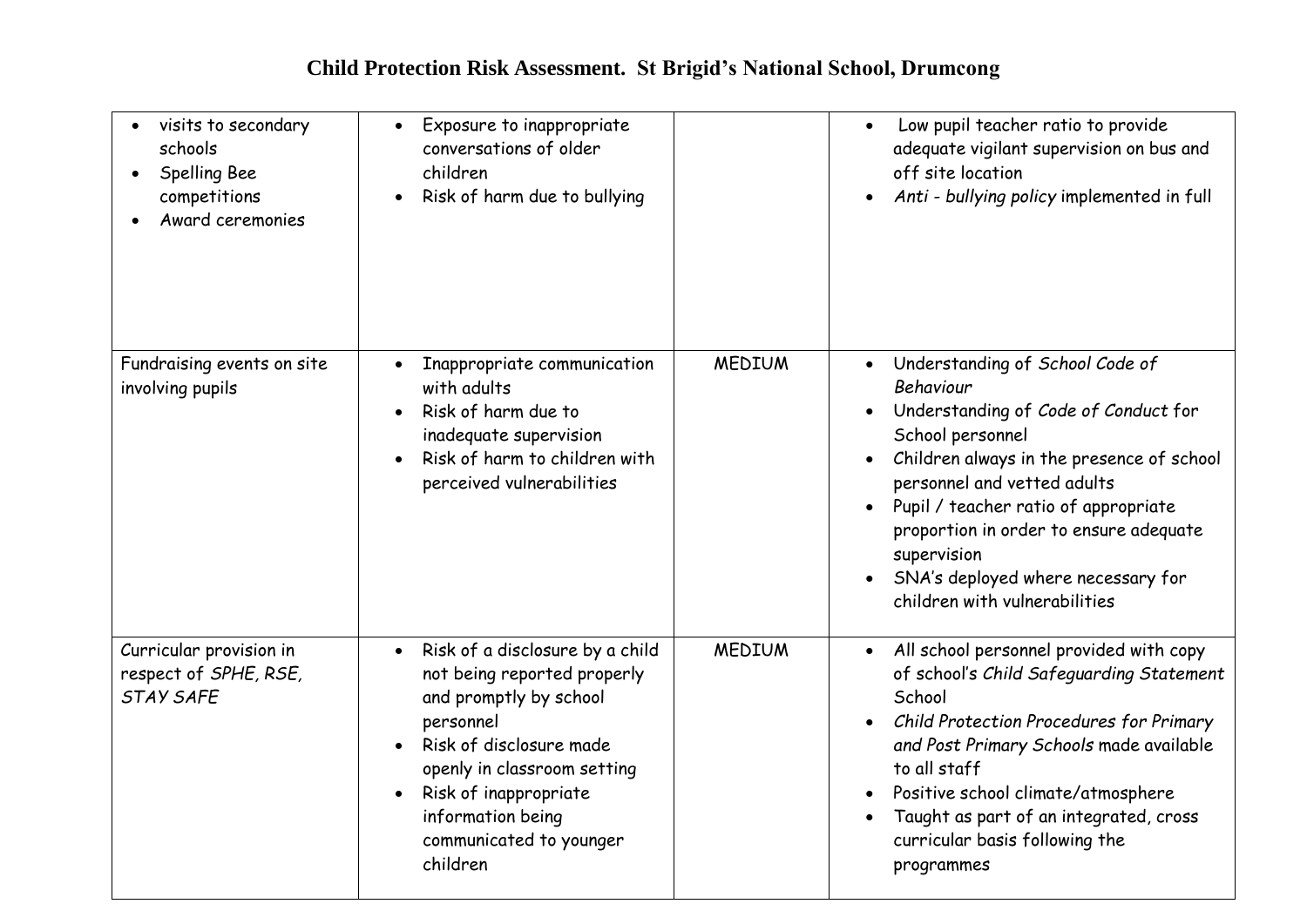|                                            |                                                                                                                                                                                                                                                                                                                                                                                                                                                                                                                                                                                      |               | Maintain strong home school links keeping<br>$\bullet$<br>parents informed<br>Disclosure shared among staff on a need<br>$\bullet$<br>to know basis only.                                                                                                                                                                                                                                                                                                                                                                                                                                                                                                                    |
|--------------------------------------------|--------------------------------------------------------------------------------------------------------------------------------------------------------------------------------------------------------------------------------------------------------------------------------------------------------------------------------------------------------------------------------------------------------------------------------------------------------------------------------------------------------------------------------------------------------------------------------------|---------------|------------------------------------------------------------------------------------------------------------------------------------------------------------------------------------------------------------------------------------------------------------------------------------------------------------------------------------------------------------------------------------------------------------------------------------------------------------------------------------------------------------------------------------------------------------------------------------------------------------------------------------------------------------------------------|
| Substitute teachers and<br>substitute SNAs | Risk of child being harmed in<br>$\bullet$<br>the school by a member of<br>school personnel<br>Risk of child being harmed by<br>another child<br>Risk of harm not being<br>$\bullet$<br>recognised by teacher<br>Risk of harm not being<br>reported properly and<br>promptly by school personnel<br>Risk of harm due to<br>inappropriate communication/<br>relationship between child or<br>other adult<br>Risk of harm due to bullying<br>Risk of harm due to<br>$\bullet$<br>inadequate supervision<br>Risk of harm to children with<br>SEN who have particular<br>vulnerabilities | <b>MEDIUM</b> | Copy of school's Child Safeguarding<br>$\bullet$<br>Statement made available to all school<br>personnel<br>Child protection Procedures for Primary<br>$\bullet$<br>and Post Primary schools made available<br>to all school personnel<br>School adheres rigidly to requirement of<br>Garda Vetting legislation and DES<br>circular<br>All substitutes required to have Tusla<br>eLearning completed and provide a copy<br>of certificate to the principal<br>Policy on Supervision adhered to<br>$\bullet$<br>Anti - bullying Policy fully implemented<br>SEN policy in place<br>Understanding of Code of Conduct for<br>teachers and Code of Conduct for all<br>other staff |
| Administration of First Aid                | Inappropriate relationship<br>$\bullet$<br>/communication between child<br>and adult<br>Risk of harm due to<br>inappropriate use of first aid                                                                                                                                                                                                                                                                                                                                                                                                                                        | <b>MEDIUM</b> | • School's Child Safeguarding Statement<br>available to all staff<br>School policy on Administration of First<br>Aid is implemented in full.<br>First Aid always applied in reception area<br>$\bullet$<br>(if indoors) with two pupils present with<br>adult.                                                                                                                                                                                                                                                                                                                                                                                                               |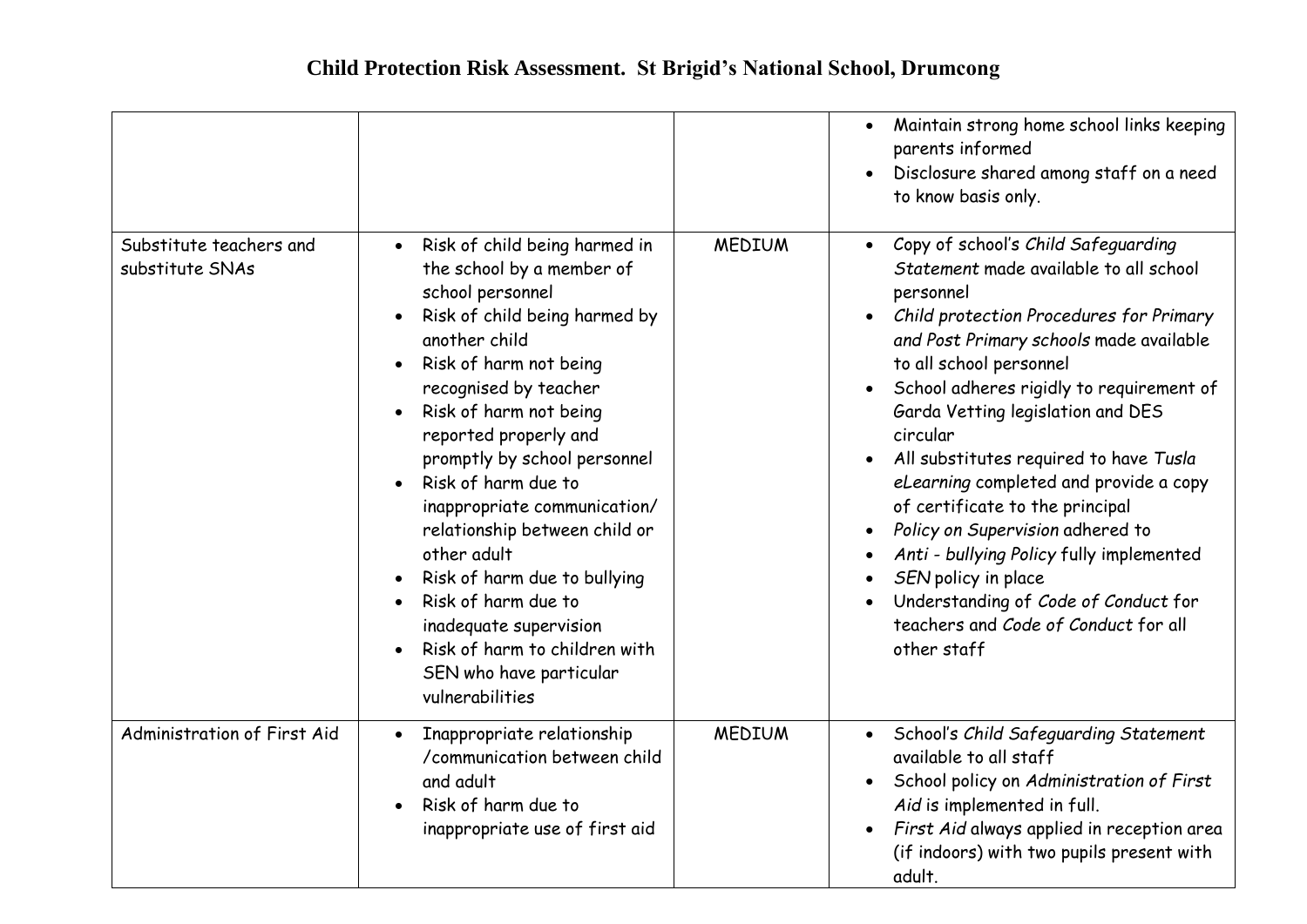|                                                                                                        |                                                                                                                                                                                                                                                                                              |               | All school personnel to be trained in first<br>aid every two years                                                                                                                                                                                                                                                                                                                              |
|--------------------------------------------------------------------------------------------------------|----------------------------------------------------------------------------------------------------------------------------------------------------------------------------------------------------------------------------------------------------------------------------------------------|---------------|-------------------------------------------------------------------------------------------------------------------------------------------------------------------------------------------------------------------------------------------------------------------------------------------------------------------------------------------------------------------------------------------------|
| Risk of administration of<br>medicine                                                                  | Risk of child being harmed in<br>the school by a member of<br>school personnel.                                                                                                                                                                                                              | <b>MEDIUM</b> | School policy on Administration of<br>Medicine is implemented in full.<br>Two pupils always present with an adult.                                                                                                                                                                                                                                                                              |
| Sporting activities<br>Athletics,<br>Primary Schools'<br>Sports Day,<br>Cumann na mBunscol<br>matches) | Risk of child being harmed by<br>member of school personnel,<br>member of staff of another<br>organisation or other person<br>Risk of harm due to<br>inadequate supervision while<br>attending activities<br>Risk of harm not being<br>reported properly and<br>promptly by school personnel | <b>MEDIUM</b> | School's Child Safeguarding Statement<br>given to all school personnel<br>Anti-Bullying Policy implemented in full<br>Child protection Procedures for Primary<br>and Post Primary schools made available<br>to all school personnel<br>All registered teachers are required to<br>adhere to Children First Act 2015<br>Supervision policy fully implemented<br>Understanding of Code of Conduct |
|                                                                                                        |                                                                                                                                                                                                                                                                                              |               |                                                                                                                                                                                                                                                                                                                                                                                                 |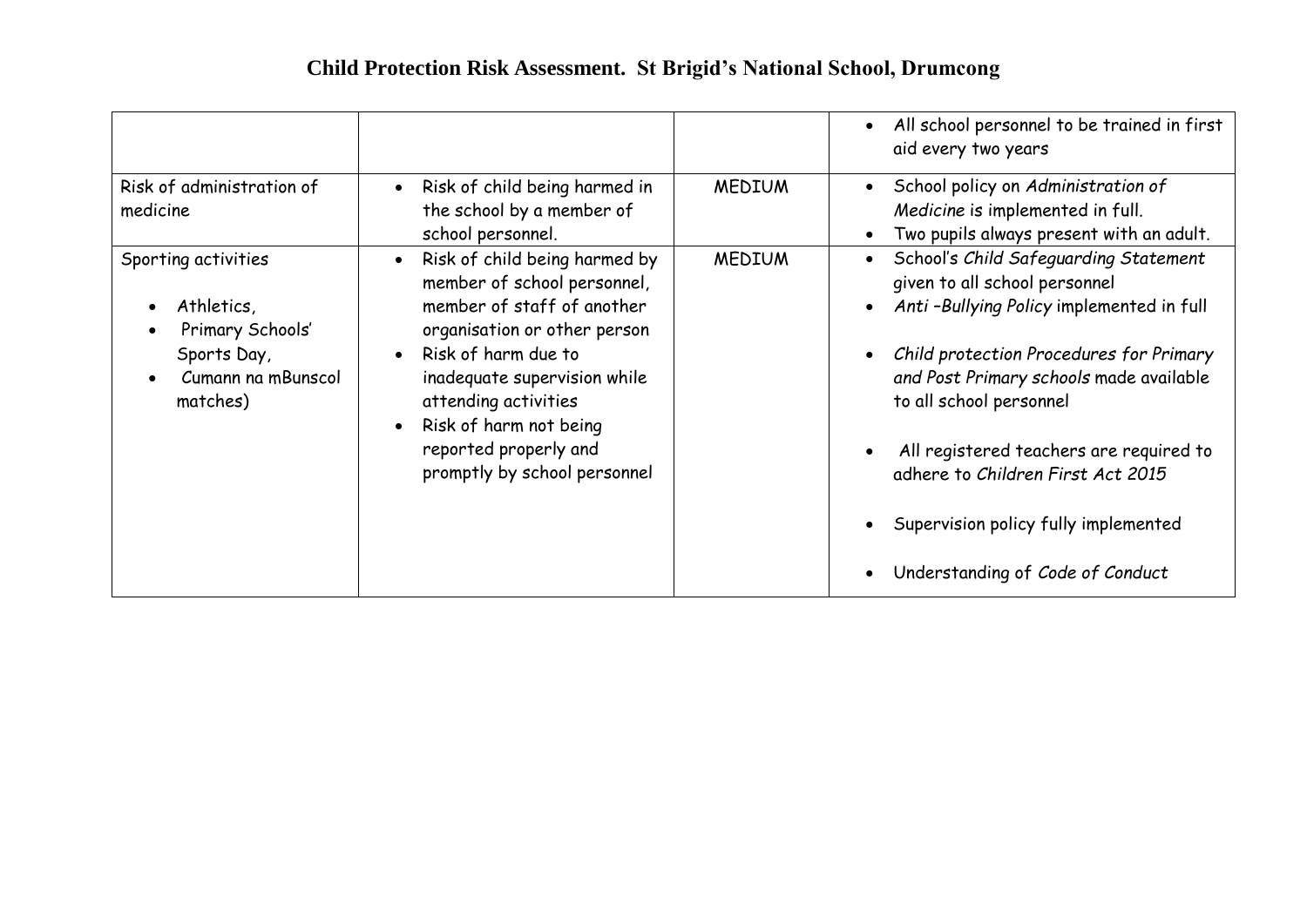| Use of Toilet / changing area in<br>school            | Inappropriate<br>$\bullet$<br>relationship/communication<br>between child and another<br>child or adult<br>Risk of being harmed by<br>school personnel<br>Risk of harm when child is<br>receiving intimate care<br>Risk of being harmed by<br>another child<br>Risk of harm to child with<br>SEN who has particular<br>vulnerabilities<br>Risk of harm due to<br>inappropriate use of mobile<br>phones, photography | <b>MEDIUM</b> | All visitors to the school are advised<br>to enter/exit by main door and report<br>to the school secretary and not go to<br>individual classrooms.<br>All school personnel have a copy of the<br>Schools Safeguarding Statement and<br>Child Protection Procedures for<br><b>Primary Schools</b><br>School has a policy on Intimate Care in<br>place<br>Classroom teacher only permit one<br>child to use the bathroom at any given<br>time<br>Children must get permission from<br>supervising teacher to use toilets at<br>break and report back to teacher<br>after<br>re-entering playground<br>Adherence to Policy on Mobile Phones |
|-------------------------------------------------------|---------------------------------------------------------------------------------------------------------------------------------------------------------------------------------------------------------------------------------------------------------------------------------------------------------------------------------------------------------------------------------------------------------------------|---------------|------------------------------------------------------------------------------------------------------------------------------------------------------------------------------------------------------------------------------------------------------------------------------------------------------------------------------------------------------------------------------------------------------------------------------------------------------------------------------------------------------------------------------------------------------------------------------------------------------------------------------------------|
| Annual Sports day                                     | Risk of child being harmed in<br>$\bullet$<br>the school by another child.<br>Risk of harm due to<br>inadequate supervision of<br>children<br>Risk of harm due to bullying                                                                                                                                                                                                                                          | <b>MEDIUM</b> | School Code of Behaviour in place<br>$\bullet$<br>All school personnel have a copy of the<br>Schools Safeguarding Statement and<br>Child Protection Procedures for<br>Primary and Post Primary Schools.<br>Anti-Bullying Policy implemented in<br>full<br>Children divided into small groups of 7-<br>10 to ensure adequate supervision by<br>an adult.                                                                                                                                                                                                                                                                                  |
| Early closures<br>Staff meetings (13:30)<br>$\bullet$ | Risk of child being harmed by<br>$\bullet$<br>other person                                                                                                                                                                                                                                                                                                                                                          | <b>MEDIUM</b> | School's Child Safeguarding Statement<br>$\bullet$<br>available to school personnel and                                                                                                                                                                                                                                                                                                                                                                                                                                                                                                                                                  |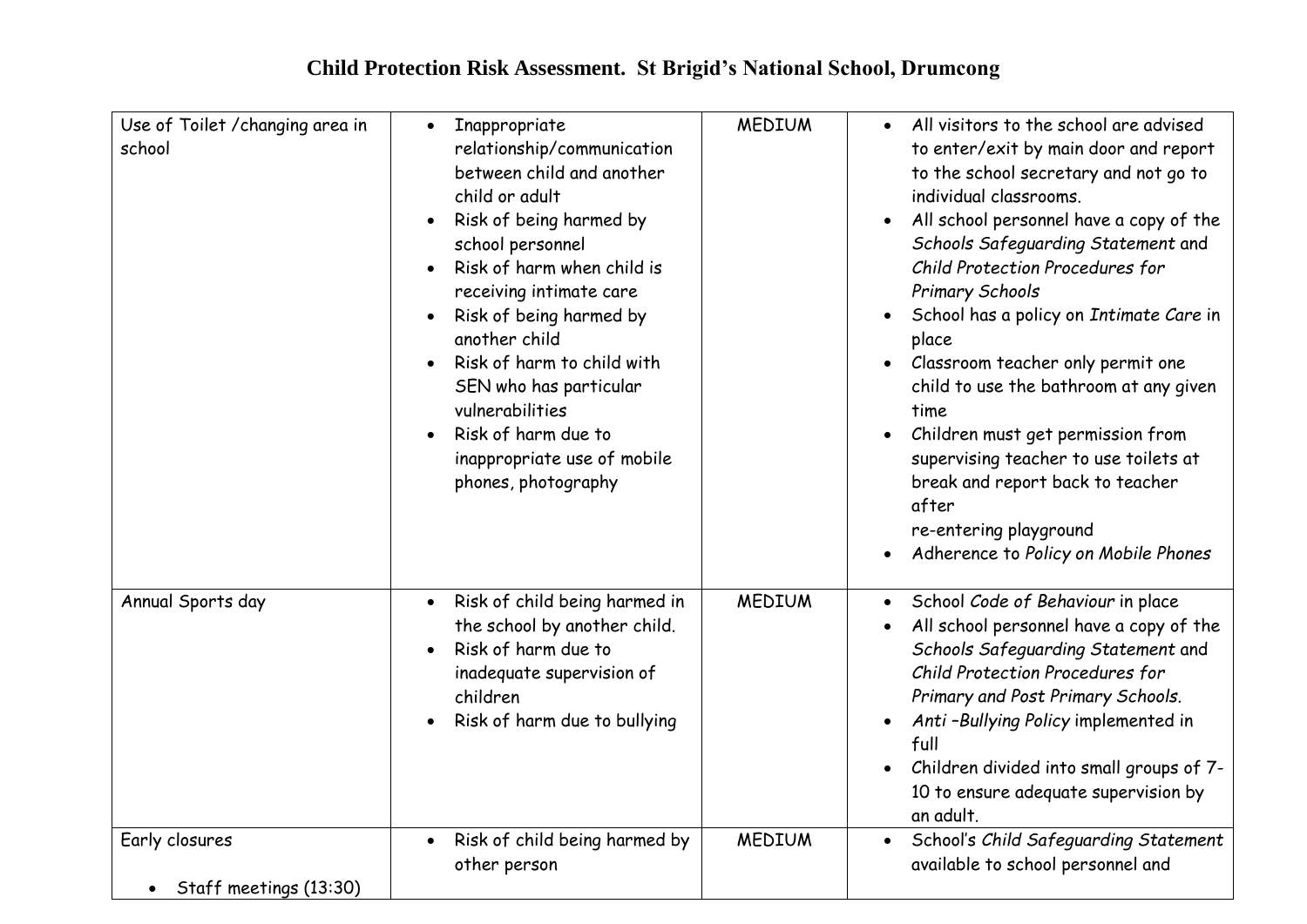| School holidays (12:00)                                | Risk of harm not being<br>$\bullet$<br>recognised by school<br>personnel<br>Risk of harm not being<br>reported properly and<br>promptly by school personnel<br>Risk of harm due to<br>inappropriate<br>relationship/communication<br>between child and another<br>child or adult<br>Risk of harm due to<br>inadequate supervision |               | published on school website for the<br>attention of parents/guardians/carers<br>Child protection Procedures for<br>Primary and Post Primary schools made<br>available to all school personnel<br>Policy on Supervision in place<br>Parents provide written confirmation<br>of names of people who collect their<br>children<br>School must be notified immediately of<br>any change to these arrangements<br>before collection<br>Parents/ others collecting junior &<br>Senior infants must come on to school<br>yard to identify themselves before<br>children are handed over by the<br>teacher<br>Parents/guardians/others collecting all<br>other children must be clearly visible<br>to the supervising teacher before the<br>children can leave the school grounds |
|--------------------------------------------------------|-----------------------------------------------------------------------------------------------------------------------------------------------------------------------------------------------------------------------------------------------------------------------------------------------------------------------------------|---------------|---------------------------------------------------------------------------------------------------------------------------------------------------------------------------------------------------------------------------------------------------------------------------------------------------------------------------------------------------------------------------------------------------------------------------------------------------------------------------------------------------------------------------------------------------------------------------------------------------------------------------------------------------------------------------------------------------------------------------------------------------------------------------|
| Students participating in work<br>experience in school | Risk of child being harmed<br>$\bullet$<br>by visitor/volunteer to the<br>school<br>Risk of harm to children with<br>SEN who have particular<br>vulnerabilities<br>Risk of harm due to<br>inadequate supervision in<br>school                                                                                                     | <b>MEDIUM</b> | School adheres rigidly to requirement<br>$\bullet$<br>of Garda Vetting legislation and DES<br>circular when students undertake work<br>experience.<br>The school has in place a policy for<br>students undertaking work experience<br>SEN policy in place<br>All external personnel work in the<br>presence of a teacher at all times<br>All students are directed by<br>Principal/deputy principal/teachers                                                                                                                                                                                                                                                                                                                                                              |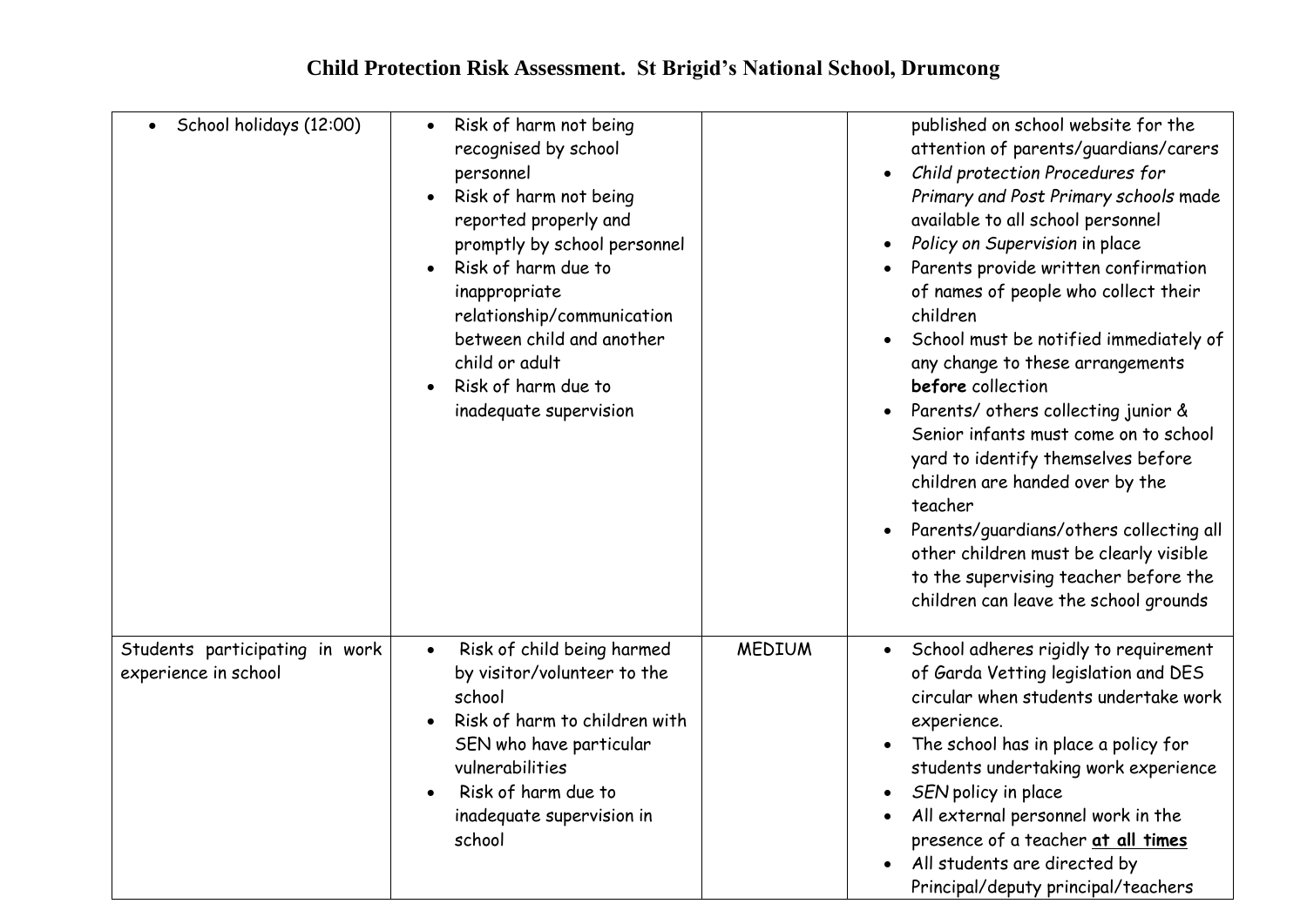|                                                                                                                                                                                      |                                                                                                                                                                                                                                                                 |               | Code of Conduct in place for visitors /<br>$\bullet$<br>volunteers<br>Students accepted from PLC only and<br>these students are accepted on the<br>basis that they have an interest in<br>pursuing teaching as a career                                                                                                                                                                                                                                                                       |
|--------------------------------------------------------------------------------------------------------------------------------------------------------------------------------------|-----------------------------------------------------------------------------------------------------------------------------------------------------------------------------------------------------------------------------------------------------------------|---------------|-----------------------------------------------------------------------------------------------------------------------------------------------------------------------------------------------------------------------------------------------------------------------------------------------------------------------------------------------------------------------------------------------------------------------------------------------------------------------------------------------|
| Application of sanctions under<br>the school's Code of Behaviour<br>detention at breaks<br>denial of privileges<br>confiscation of phones<br>breaking rules of access to<br>internet | Risk due to inadequate Code of<br>Behaviour<br>Risk due to inadequate<br>$\bullet$<br>supervision<br>Risk of children<br>$\bullet$<br>inappropriately accessing<br>computers, social media phones<br>and other devices while at school<br>Risk of being bullied | <b>MEDIUM</b> | All staff provided with copy of school's<br>$\bullet$<br>Child Safeguarding Statement<br>Code of Behaviour is in place and<br>reviewed regularly<br>Policy on Mobile Phones in place<br>$\bullet$<br>Teachers adhere to Policy on<br>Supervision<br>Policy on Acceptable Use of the<br>Internet in place<br>Anti - Bullying Policy in place                                                                                                                                                   |
| One - to - One teaching                                                                                                                                                              | Risk of child being harmed in the<br>$\bullet$<br>school by a member of school<br>personnel<br>Risk of inappropriate<br>$\bullet$<br>relationship/communication<br>Risk of disclosure to teacher                                                                | <b>MEDIUM</b> | All staff provided with copy of school's<br>Child Safeguarding Statement<br>A copy of the Child Protection Procedures<br>for Primary and Post Primary schools is<br>available to teacher<br>Policy on One - to- One teaching in place<br>and adherence to good practice standards<br>Observation from other staff / personnel<br>of one to one teaching available through<br>glass panel in door of classroom<br>Written parental permission for child to<br>avail of supplementary teaching. |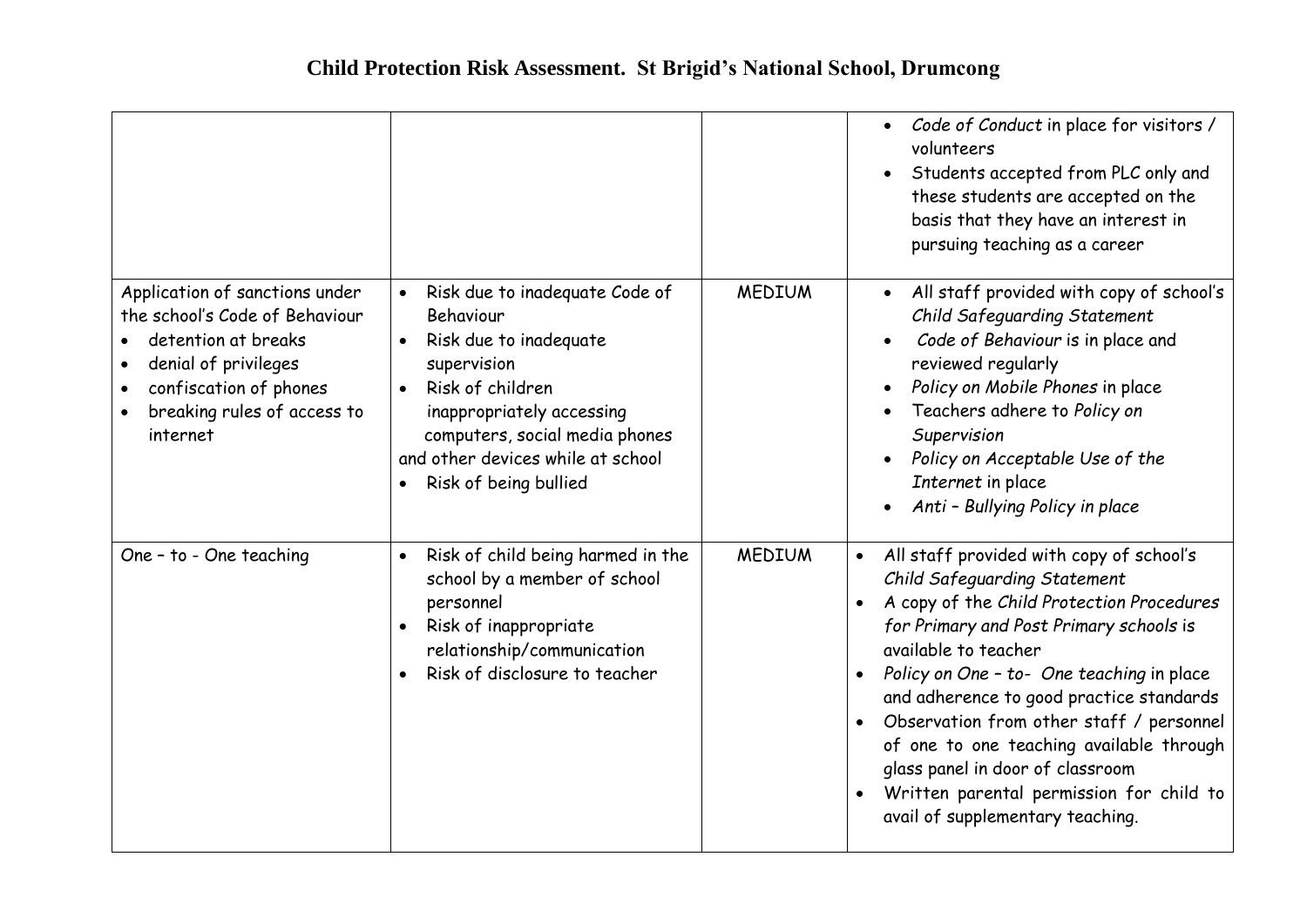| Outdoor teaching activities                                                          | Risk of child being harmed in<br>$\bullet$<br>the school by a member of<br>school personnel<br>Risk of harm not being<br>recognised by school<br>personnel<br>Risk of child being harmed by<br>another child in the school | <b>MEDIUM</b> | All staff provided with copy of school's<br>$\bullet$<br>Child Safeguarding Statement<br>A copy of the Child Protection<br>Procedures for Primary and Post<br>Primary schools is available to<br>teacher/SNA<br>Strict adherence to Policy on<br>Supervision<br>Code of Behaviour in place                                                                                                                                                                                                                                                                                                                                                               |
|--------------------------------------------------------------------------------------|----------------------------------------------------------------------------------------------------------------------------------------------------------------------------------------------------------------------------|---------------|----------------------------------------------------------------------------------------------------------------------------------------------------------------------------------------------------------------------------------------------------------------------------------------------------------------------------------------------------------------------------------------------------------------------------------------------------------------------------------------------------------------------------------------------------------------------------------------------------------------------------------------------------------|
| Use of Information and<br><b>Communication Technology by</b><br>pupils in the school | Risk of harm due to children<br>inappropriately<br>accessing/using computers,<br>social media, phones or other<br>devices while at school<br>Risk of cyber bullying                                                        | <b>MEDIUM</b> | Policy on Acceptable Use of the<br>Internet is in place<br>Mobile Phone Policy in place<br>Strict supervision while children are<br>using class computer or tablet.<br>Appropriate level of internet security<br>available in order to restrict access to<br>internet<br>Stay Safe programme fully<br>implemented<br>Anti-bullying policy in place<br>Good awareness by Staff of new apps,<br>programmes, games etc through<br>attendance at CPD<br>External training on the dangers of<br>$\bullet$<br>social media and internet use available<br>to pupils, staff and parents<br>Code of Behaviour followed and<br>sanctions applied if/when necessary |
| School transport arrangements<br>school tours<br>Offsite activities                  | Risk of harm due to bullying<br>Risk of harm from members<br>of the public due to<br>inadequate supervision                                                                                                                | <b>MEDIUM</b> | Anti - Bullying Policy fully implemented<br>School rules, as part of Code of<br>$\bullet$<br>Behaviour, strictly applied                                                                                                                                                                                                                                                                                                                                                                                                                                                                                                                                 |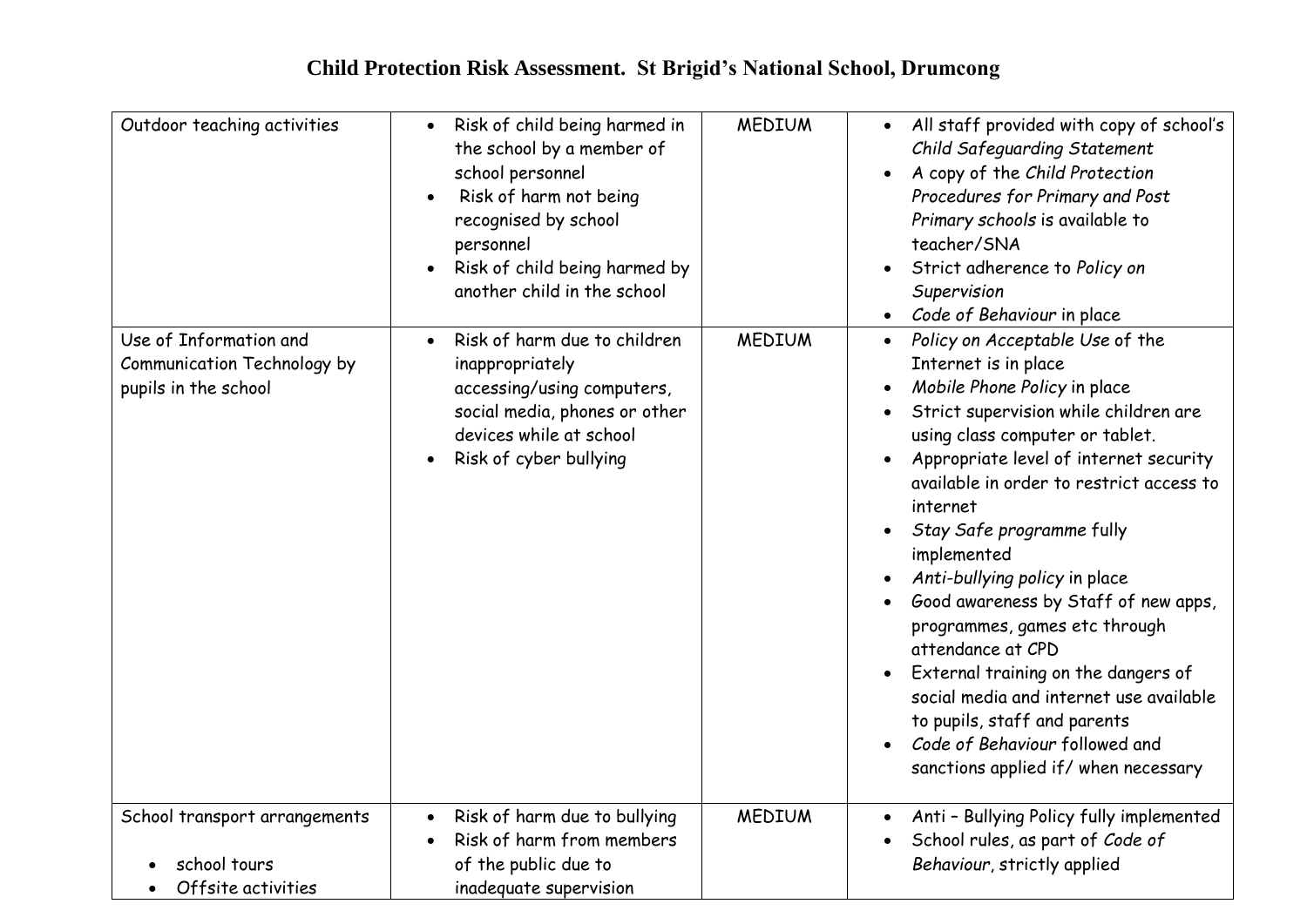|                                                                                                                                                                                           | Risk of harm due to<br>inadequate Code of Behaviour                                                                                                                                                                                                                                                                                                    |               | Supervision by school personnel in<br>accordance with policy<br>Adherence to Code of Behaviour                                                                                                                                                                                                                                                                                                                                                                                                                                                                                                                                                                    |
|-------------------------------------------------------------------------------------------------------------------------------------------------------------------------------------------|--------------------------------------------------------------------------------------------------------------------------------------------------------------------------------------------------------------------------------------------------------------------------------------------------------------------------------------------------------|---------------|-------------------------------------------------------------------------------------------------------------------------------------------------------------------------------------------------------------------------------------------------------------------------------------------------------------------------------------------------------------------------------------------------------------------------------------------------------------------------------------------------------------------------------------------------------------------------------------------------------------------------------------------------------------------|
| Use of video photography/<br>other media to record school<br>events                                                                                                                       | Risk of harm caused by<br>$\bullet$<br>member of school personnel<br>circulating inappropriate<br>material via social media,<br>texting, digital device or<br>other manner<br>Risk of harm caused by<br>$\bullet$<br>other person accessing /<br>circulating inappropriate<br>material via social media,<br>texting, digital device or<br>other manner | <b>MEDIUM</b> | All staff provided with copy of school's<br>$\bullet$<br>Child Safeguarding Statement<br>A copy of the Child Protection<br>$\bullet$<br>Procedures for Primary and Post<br>Primary schools is available to all<br>school personnel<br>Parental permission is sought at<br>$\bullet$<br>beginning of each school year for<br>uploading pictures / videos of school<br>events<br>School camera/tablet permitted to be<br>$\bullet$<br>used only for school events/activities.<br>Staff have agreed that any pictures<br>videos etc will be taken at a distance<br>so that children are not identifiable<br>and surnames will not be included to<br>anonymise pupils |
| Recruitment of school Personnel<br>Teachers<br>SNA's<br>Caretaker/secretary/cleaner<br>External tutors/Guest<br>Speakers<br>Sports' coaches<br>Volunteers/parents in school<br>activities | Risk of child being harmed by<br>$\bullet$<br>a member of school personnel<br>or other person<br>Risk of harm not being<br>$\bullet$<br>recognised by school<br>personnel<br>Risk of child being harmed by<br>$\bullet$<br>volunteer                                                                                                                   | LOW           | All school personnel provided with copy<br>$\bullet$<br>of school's Child Safeguarding<br><b>Statement</b><br>School Child Protection Procedures for<br>$\bullet$<br>Primary and Post Primary Schools made<br>available to all staff<br>School adheres rigidly to requirement<br>$\bullet$<br>of Garda vetting legislation and DES<br>circulars when recruiting                                                                                                                                                                                                                                                                                                   |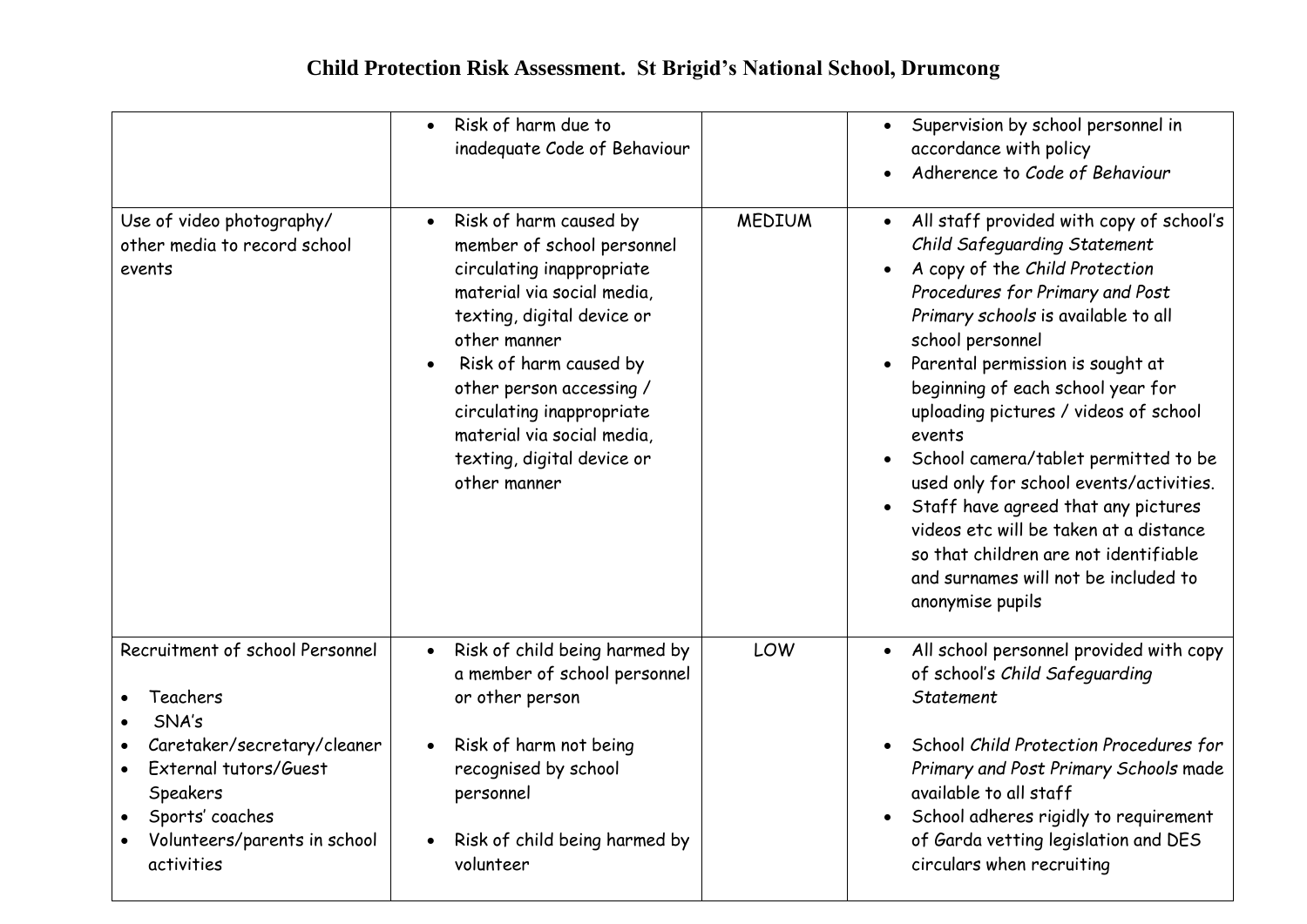|                                                                                                                   | Risk of inappropriate<br>relationship/communication<br>between child/adult                                                                                                                                                            |     | Sports coaches are vetted by the<br>$\bullet$<br>school or through a joint agreement<br>with the school for vetting with the<br>organisation they represent<br>All external tutors/guest<br>$\bullet$<br>speakers/sports coaches/volunteers<br>work in the presence of a teacher at<br>all times<br>A copy of the Code of Conduct for all<br>personnel available for staff.                        |
|-------------------------------------------------------------------------------------------------------------------|---------------------------------------------------------------------------------------------------------------------------------------------------------------------------------------------------------------------------------------|-----|----------------------------------------------------------------------------------------------------------------------------------------------------------------------------------------------------------------------------------------------------------------------------------------------------------------------------------------------------------------------------------------------------|
| Management of challenging<br>behaviour amongst pupils<br>including appropriate use of<br>restraint where required | Risk of harm not being<br>reported properly or<br>promptly by school personnel<br>Risk of child being harmed by<br>another child<br>Risk of harm due to bullying<br>Risk of harm to child due to<br>inappropriate use of<br>restraint | LOW | All school personnel provided with copy<br>$\bullet$<br>of school's Child Safeguarding<br>Statement<br>School Child Protection Procedures for<br>$\bullet$<br>Primary and Post Primary Schools made<br>available to all staff<br>Adherence to Policy on Supervision<br>Policy on Anti - Bullying fully<br>implemented<br>Understanding Procedure for<br>$\bullet$<br>Appropriate Use of Restraint. |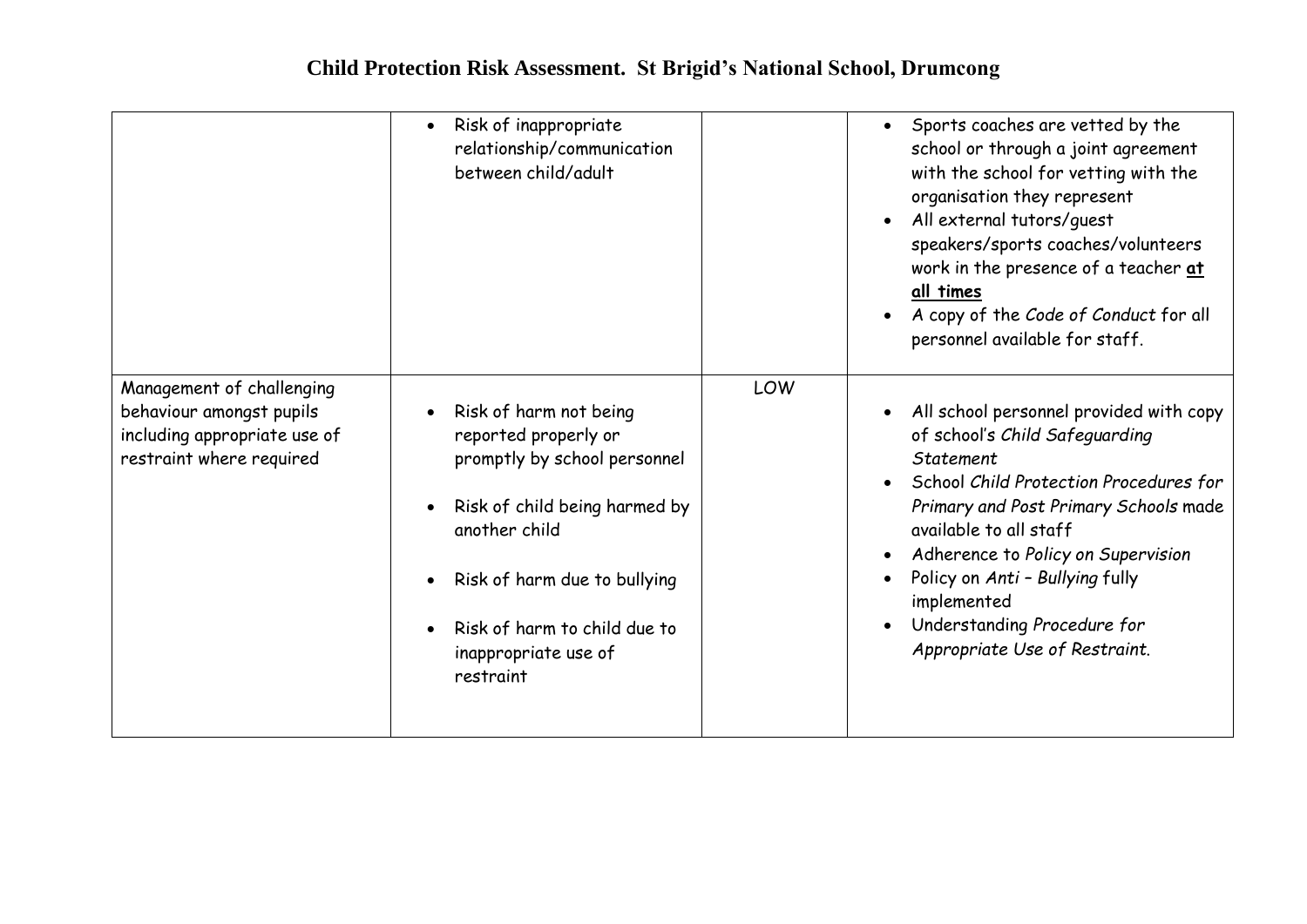| <b>Recreation breaks</b><br>10:50-11:00 | Risk of child being harmed in<br>$\bullet$<br>the school by a member of<br>school personnel<br>Risk of child being harmed by                                                                                                                                                                                                                                                                                               | LOW | • Copy of school's Child Safeguarding<br>Statement made available to all school<br>personnel<br>Child protection Procedures for Primary                                                                                                                                                                                                                                                                                                                      |
|-----------------------------------------|----------------------------------------------------------------------------------------------------------------------------------------------------------------------------------------------------------------------------------------------------------------------------------------------------------------------------------------------------------------------------------------------------------------------------|-----|--------------------------------------------------------------------------------------------------------------------------------------------------------------------------------------------------------------------------------------------------------------------------------------------------------------------------------------------------------------------------------------------------------------------------------------------------------------|
| 12:30-13:00                             | visitor to the school<br>Risk of child being harmed by<br>another child<br>Risk of harm due to bullying<br>Risk of harm due to<br>$\bullet$<br>inadequate supervision<br>Risk of harm due to<br>inappropriate communication/<br>relationship between child or<br>other adult<br>Risk of harm to children with<br>SEN who have particular<br>vulnerabilities                                                                |     | and Post Primary schools made available<br>to all school personnel<br>Policy on Supervision adhered to<br>$\bullet$<br>Supervising staff are easily identified by<br>wearing high vis jackets<br>Anti - bullying Policy in place<br>Younger children's playground is<br>separated from main playground<br>Special needs assistants assist yard<br>supervision                                                                                                |
| Classroom teachers                      | Risk of child being harmed in<br>$\bullet$<br>the school by a member of<br>school personnel<br>Risk of child being harmed by<br>another child<br>Risk of harm not being<br>recognised by teacher<br>Risk of harm not being<br>reported properly and<br>promptly by school personnel<br>Risk of harm due to<br>inappropriate communication/<br>relationship between child or<br>other adult<br>Risk of harm due to bullying | LOW | Copy of school's Child Safeguarding<br>$\bullet$<br>Statement made available to all school<br>personnel<br>Child protection Procedures for Primary<br>and Post Primary schools made available<br>to all school personnel<br>Teachers present at all times during<br>visits to the class by external personnel<br>Policy on Supervision adhered to<br>Anti - bullying Policy fully implemented<br>Code of Behaviour reviewed regularly<br>SEN policy in place |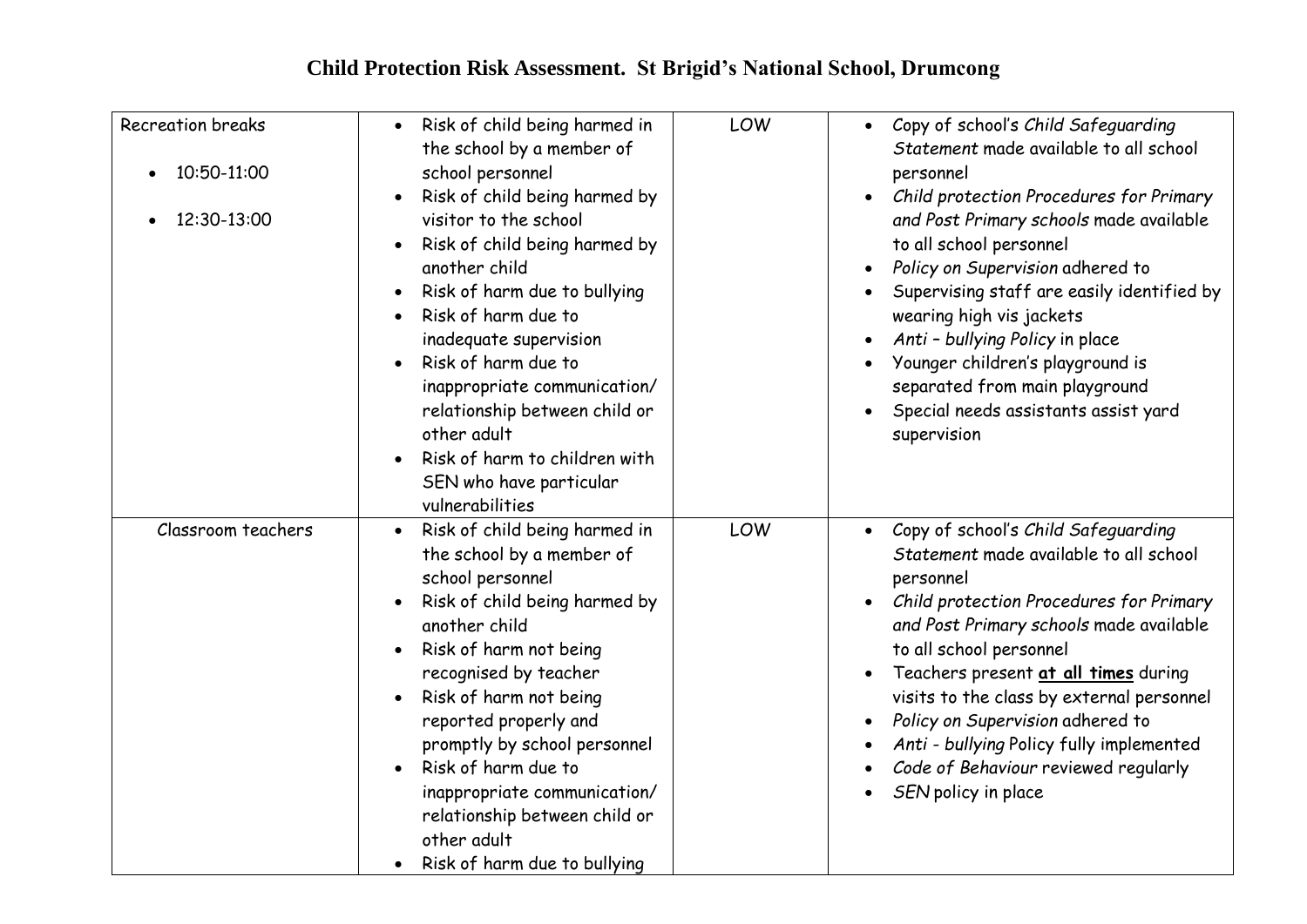|                                                                                                                                                                     | Risk of harm due to<br>$\bullet$<br>inadequate supervision<br>Risk of harm to children with<br>SEN who have particular<br>vulnerabilities<br>Risk of harm due to<br>inadequate Code of Behaviour                                                |     |                                                                                                                                                                                                                                                                                                                                                                                                                                                                              |
|---------------------------------------------------------------------------------------------------------------------------------------------------------------------|-------------------------------------------------------------------------------------------------------------------------------------------------------------------------------------------------------------------------------------------------|-----|------------------------------------------------------------------------------------------------------------------------------------------------------------------------------------------------------------------------------------------------------------------------------------------------------------------------------------------------------------------------------------------------------------------------------------------------------------------------------|
| Use of external personnel to<br>supplement curriculum<br><b>Health Professionals</b><br>Visiting authors<br>Volunteers<br><b>PDST</b> facilitators<br>Entrepreneurs | Risk of child being harmed in<br>$\bullet$<br>the school by volunteer/<br>visitor/member from other<br>agencies<br>Inappropriate<br>relationship/communication<br>between child and adult<br>Risk of harm due to<br>inadequate supervision      | LOW | Copy of school's Child Safeguarding<br>$\bullet$<br>Statement made available to all<br>volunteers/visitors<br>Code of Conduct in place for<br>$\bullet$<br>Parents/visitors<br>All external personnel work in the<br>presence of a teacher at all times<br>No one-to-one contact.                                                                                                                                                                                            |
| Use of External personnel<br>to support sports/other<br>extra-curricular activities<br>Hurling<br>GAA<br>Athletics<br>Rugby<br>Soccer                               | Risk of child being harmed in<br>$\bullet$<br>the school by volunteer/<br>visitor to the school<br>Risk of child being harmed by<br>member of staff of another<br>organisation or other person<br>Risk of harm due to<br>inadequate supervision | LOW | Copy of school's Child Safeguarding<br>Statement made available to all<br>volunteers/visitors<br>School adheres rigidly to requirement of<br>Garda Vetting legislation and DES<br>circular when recruiting personnel to<br>support extra - curricular activities<br>Code of Conduct in place for<br>$\bullet$<br>volunteers/visitors<br>All external personnel work in the<br>presence of a teacher at all times<br>All visitors are met and directed by<br>school personnel |